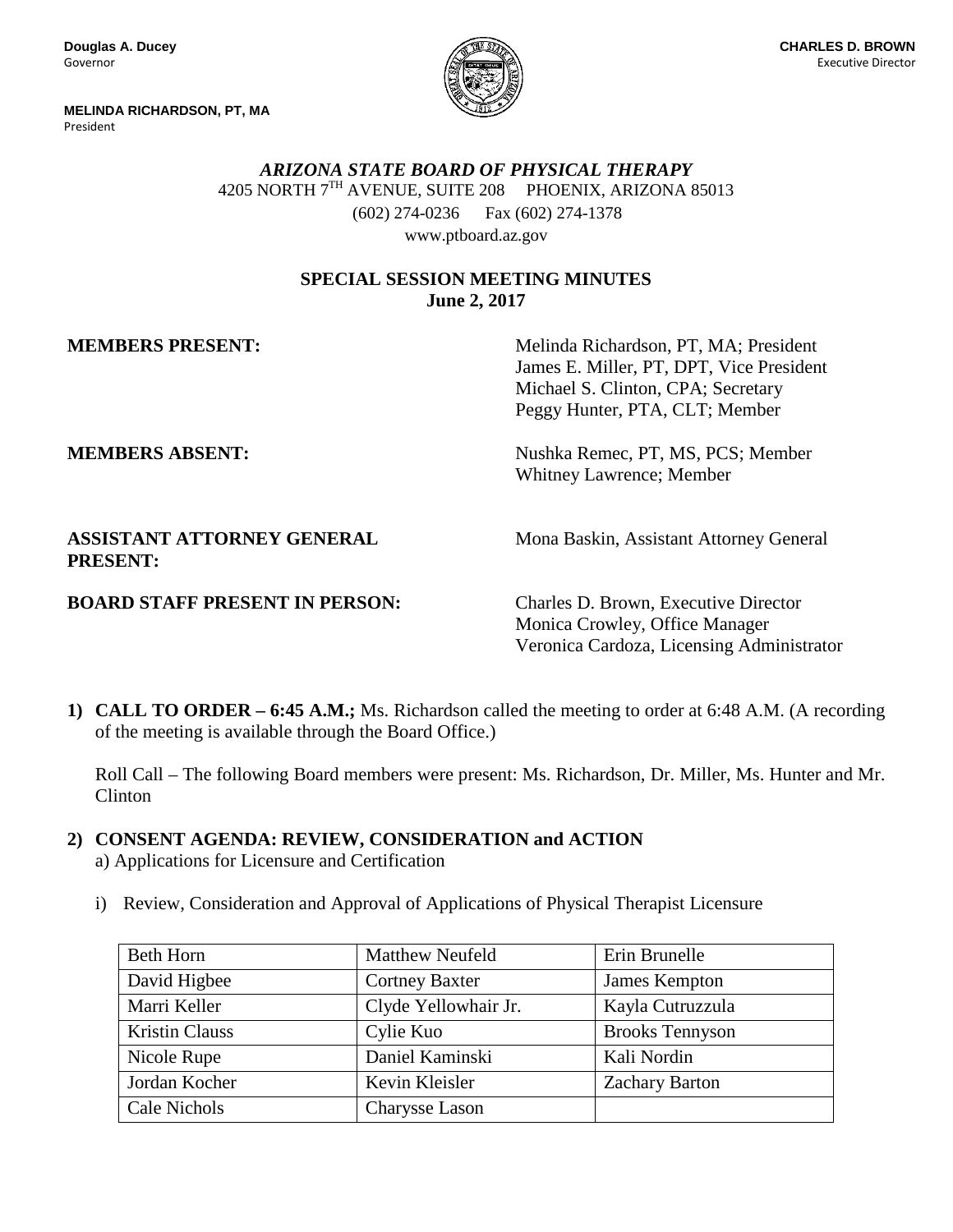#### Board Meeting 04/21/17

Dr. Miller disclosed that he knew Mr. Cale Nichols and has no bias. Mr. Nichols had volunteered at Dr. Miller's clinic.

Ms. Richardson had previously requested that Mr. Kaminski submit a copy of his resume to confirm his 5 year work history and Board Staff confirmed that was received.

#### **All above applicants have provided the Board their valid Finger Print Cards.**

Ms. Richardson moved the Board approve the above applications for Physical Therapist Licensure upon Receipt of Passing Scores on the NPTE/AZLAW and Final Transcript. Dr. Miller seconded the motion. Following review and discussion the motion carried.

| Vote      | Mr. Clinton | Ms. Hunter | Dr. Miller | Ms. Remec | Ms.<br>Richardson | Ms. Lawrence |  |
|-----------|-------------|------------|------------|-----------|-------------------|--------------|--|
| Aye       | Х           | Х          | X          |           | X                 |              |  |
| Nay       |             |            |            |           |                   |              |  |
| Recused   |             |            |            |           |                   |              |  |
| Abstained |             |            |            |           |                   |              |  |
| Absent    |             |            |            | X         |                   | X            |  |

ii) Review, Consideration and Approval of Applications of Physical Therapist Assistant Certifications

| Danielle Pavsek | <b>Jeffrey Stearman</b> |
|-----------------|-------------------------|
|                 |                         |

#### **All above applicants have provided the Board their valid Finger Print Cards.**

Ms. Richardson moved the Board approve the above applications for Physical Therapist Assistant Certification upon Receipt of Passing Scores on the NPTE/AZLAW and Final Transcript. Dr. Miller seconded the motion. Following review and discussion the motion carried.

| Vote      | Mr. Clinton | Ms. Hunter | Dr. Miller | Ms. Remec | Ms.<br>Richardson | Ms. Lawrence |  |
|-----------|-------------|------------|------------|-----------|-------------------|--------------|--|
| Aye       | Х           | X          |            |           | v<br>Λ            |              |  |
| Nay       |             |            |            |           |                   |              |  |
| Recused   |             |            |            |           |                   |              |  |
| Abstained |             |            |            |           |                   |              |  |
| Absent    |             |            |            | v         |                   | X            |  |

## **4) CALL TO THE PUBLIC**

Nobody came forward.